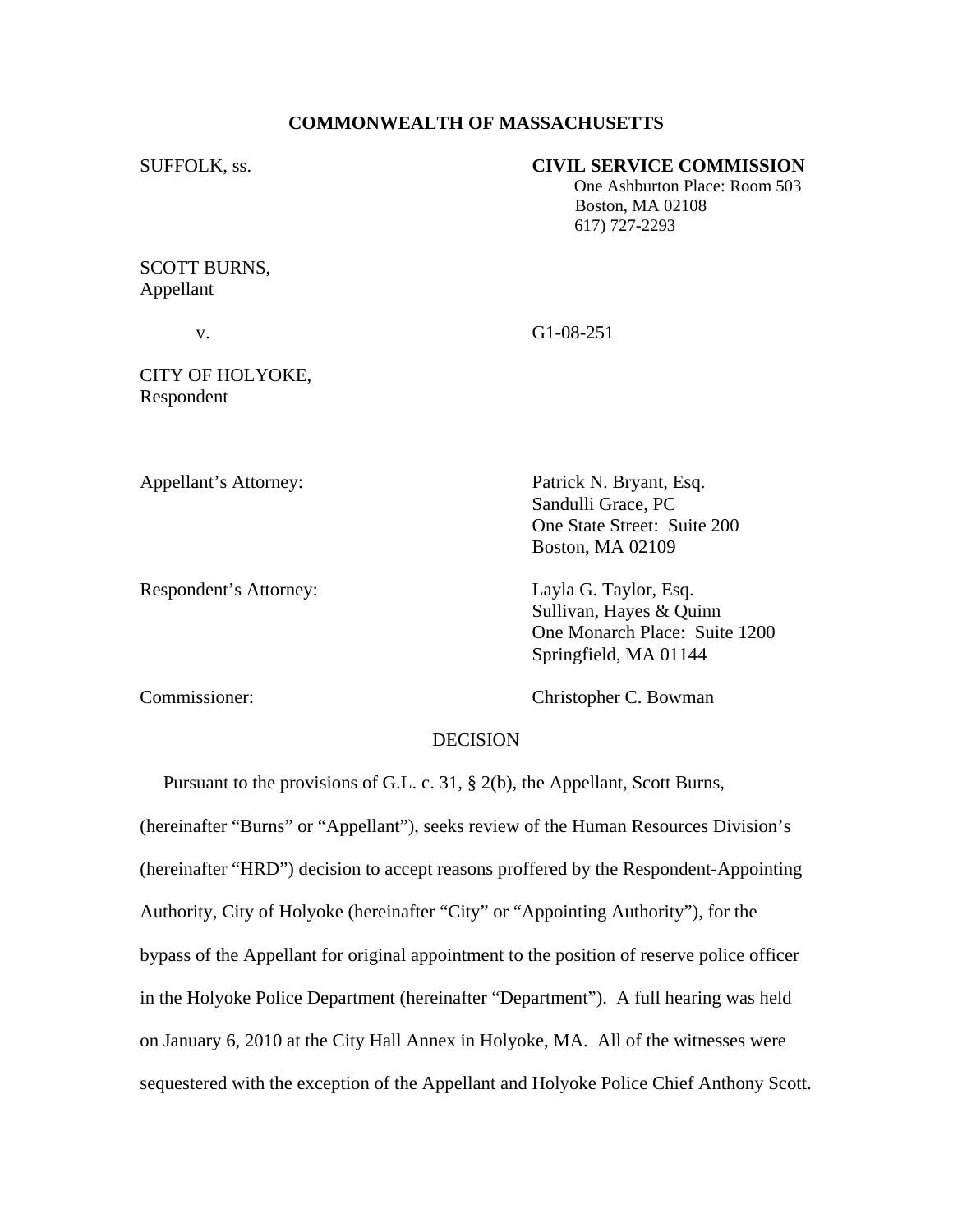The hearing was digitally recorded and 1 CD was made of the proceeding. A copy of

the CD was provided to the parties. The parties submitted post-hearing briefs on January

22, 2010 (Appellant) and February 12, 2010 (Appointing Authority).

# **FINDINGS OF FACT**

Forty-one (41) exhibits were entered into evidence at the hearing (Exhibit 14 was

subsequently withdrawn). Based upon the documents entered into evidence and the

testimony of:

*For the Appointing Authority:* 

- Anthony R. Scott, Chief of Police, City of Holyoke;
- Lieutenant David Fournier, Professional Standards Division, Holyoke Police Dept.;
- Sergeant Daniel McCavick, Professional Standards Division, Holyoke Police Dept.;

## *For the Appellant:*

Scott Burns, Appellant;

I make the following findings of facts:

- 1. The Appellant has been employed by the City as a full-time police dispatcher since 2001. He served as President of SEIU Local 999 from November 2003 to February 2009. (Testimony of Appellant)
- 2. The Appellant also served as a volunteer member of the City's Auxiliary police force and as part-time special police officer in the Town of Hadley and the Town of West Springfield. (Testimony of Appellant)
- 3. The Appellant took and passed an open competitive civil service examination for the position of permanent reserve police officer for the Holyoke Police Department. (Stipulated Fact; Testimony of Appellant)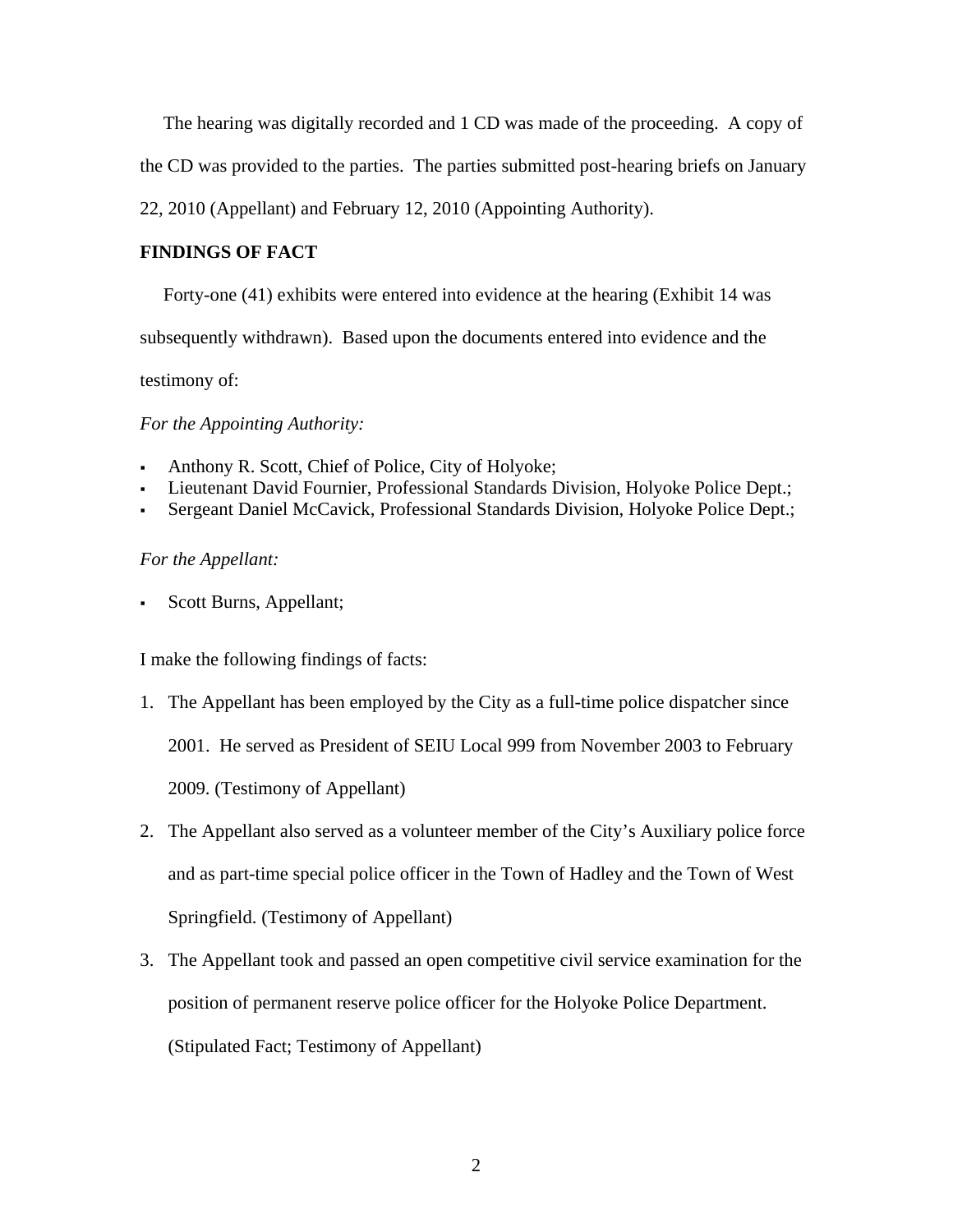- 4. In April 2008, the City made a requisition to HRD for a Certification of candidates for the appointment of twenty (20) permanent reserve police officers. On May 5, 2008, HRD sent the City Certification No. 280376. The Appellant's name appeared seventh on this Certification. (Stipulated Facts)
- 5. The City then conducted background investigations of the candidates named on the Certification who indicated a willingness to accept appointment and who submitted required application materials. The background investigations were conducted and the investigation reports were compiled by Holyoke Police Lt. David Fournier and Holyoke Police Sgt. David McCavick of the Professional Standards Division. (Stipulated Facts and Testimony of Fournier, McCavick and Scott)
- 6. The City ultimately appointed thirteen (13) individuals to the position of permanent reserve police officer, eleven (11) of whom were ranked lower than the Appellant. (Stipulated Facts)
- 7. A "bypass" occurs when an Appointing Authority selects "a person or person whose name or names, by reason of score, merit preference status, court decree, decision on appeal from a court or administrative agency, or legislative mandate appear lower on a Certification than a person or persons who are not appointed and whose names appear higher on said certification." (PAR.02)
- 8. Upon determining that any candidate on a Certification is to be bypassed…an Appointing Authority shall, immediately upon making such determination, send to [HRD] in writing, [1] a full and complete statement of the reasons or reasons for bypassing a person or persons more highly ranked [negative reasons], or [2] of the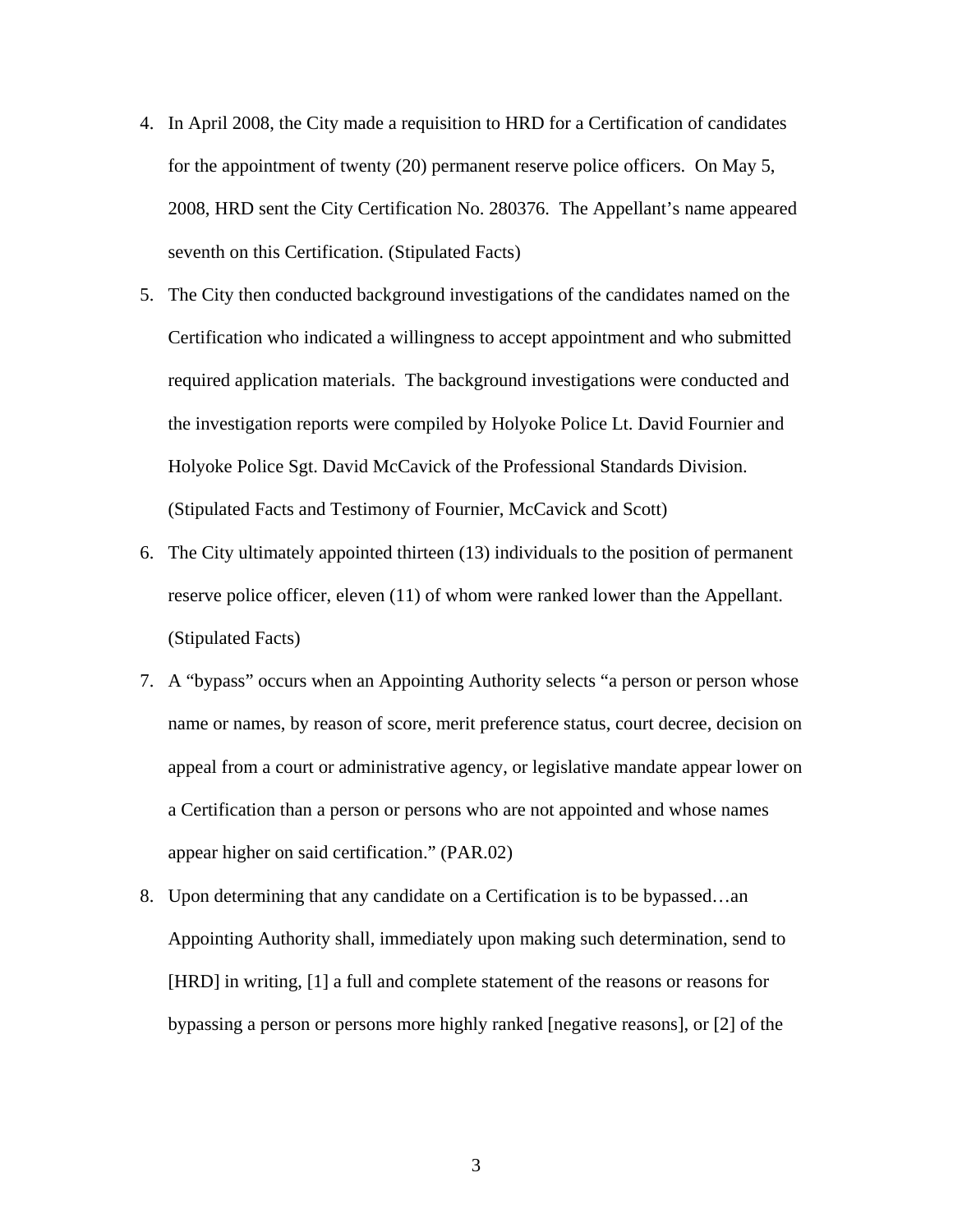reasons for selecting another person or persons, lower in score or preference category [positive reasons].  $(PAR.08(3))^1$  $(PAR.08(3))^1$ 

- 9. On January 15, 2009, the City notified HRD of the negative reasons for not selecting the Appellant including: 1) Mr. Burns has a non-renewable driver's license; 2) Mr.Burns's past work history as a dispatcher with the Holyoke Police Department was not favorable; 3) The Appellant's background check revealed a lack of credibility and candor as he omitted and/or misstated various information on his application. Each of these three reasons was accompanied by additional information and examples by the City. (Exhibit 15)
- 10. HRD notified the Appellant and the City on February 13, 2009 that the negative reasons offered to justify the bypass of the Appellant were accepted. (Exhibit 17)

#### *Non Renewable Driver's License*

 $\overline{a}$ 

- 11. The background investigation report of the Appellant prepared by Lt. Fournier stated: "License Status – Non Renewable (delinquent on excise tax payment for 2006  $\&$ 2007). (Exhibit 6)
- 12. The Appellant acknowledged that he was delinquent on paying his excise tax payments for 2006 and 2007. Sometime after he was bypassed for appointment, but prior to the expiration of his driver's license, he paid the overdue excise tax payments and renewed his license. His license was never suspended. (Testimony of Appellant)

<span id="page-3-0"></span> $<sup>1</sup>$  As of September 1, 2009, due to budgetary constraints, HRD has delegated the responsibility of ensuring</sup> sound and sufficient reasons to the individual cities and towns. Bypassed candidates, however, maintain their right of appeal to the Civil Service Commission. See Letter from Paul D. Dietl, Chief Human Res. Officer, HRD, to Mun. Appointing Auths., Human Res. Divs., Fire Chiefs, and Police Chiefs (Aug. 7, 2009), available at http://www.mass.gov/Eoaf/docs/hrd/cs/ information/cs\_aug\_7\_2009.doc. Since these selections occurred prior to September 1, 2009, however, the pre-existing process of first forwarding bypass reasons to HRD was followed here.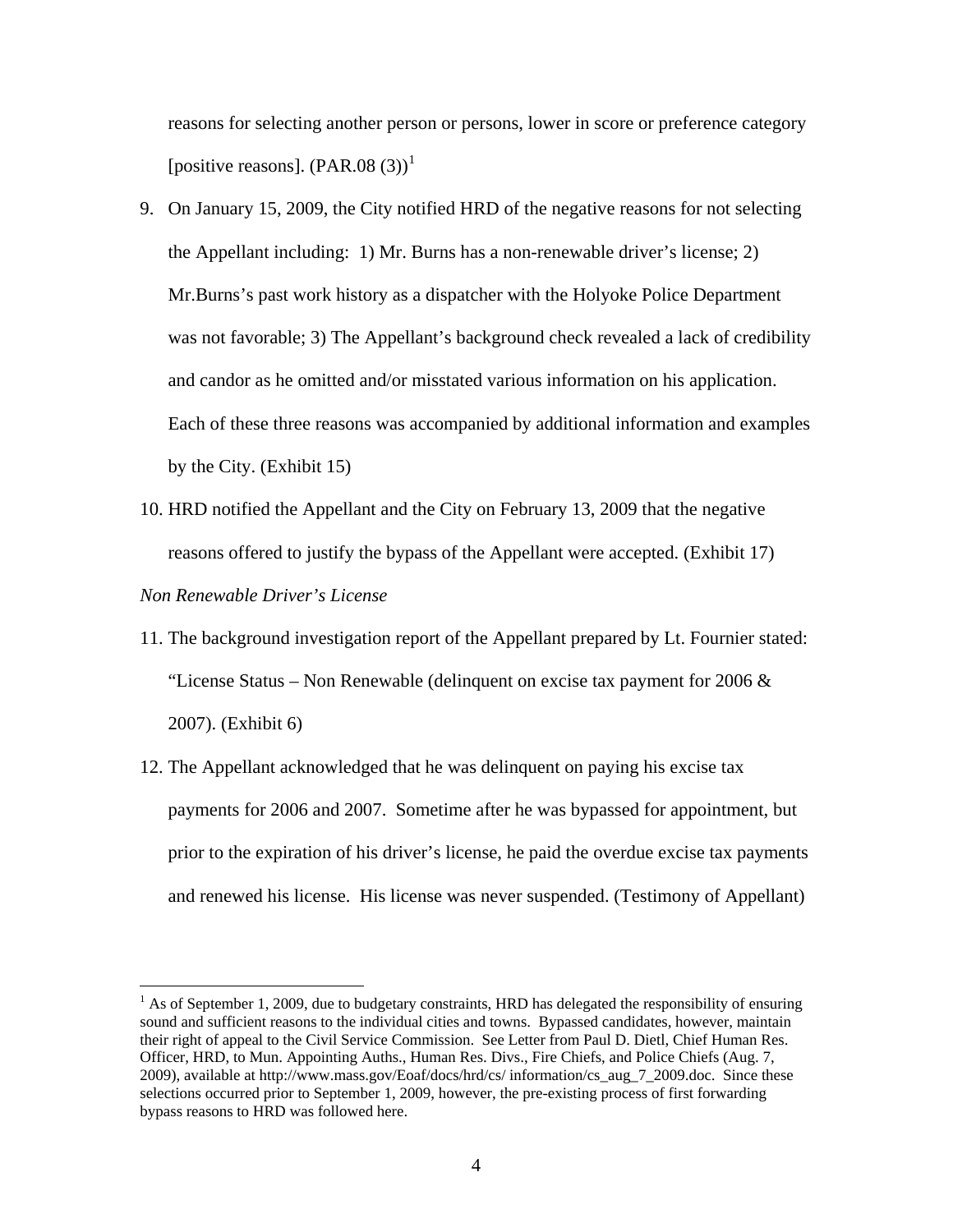- 13. The Appellant testified that the delinquent taxes were either an oversight on his part or that the bills may have gotten lost. (Testimony of Appellant)
- 14. Some candidates selected for appointment by the City as reserve police officers had poor driving records, including one candidate whose driving history was "too extensive to list"; at least one whose license had been suspended at some point; one who had seven (7) surchargeable accidents; and one who had been arrested, but not convicted, of driving under the influence. (Testimony of Fournier, Exhibits 23 and 34)

#### *Past Work History*

- 15. As part of the background investigation completed by Lieutenant David Fournier, it was determined that as of June 2008, after nearly six (6) years of full-time employment with the City, the Appellant had only six (6) days of accumulated sick time remaining. (Exhibit 6) As a City employee, the Appellant earns fifteen (15) days of sick time annually. (Testimony of Fournier)
- 16. The Appellant testified that all of his sick time usage during this time period was documented and was due in part to hypoglycemia and oral reconstructive surgery. (Testimony of Appellant)
- 17. On May 4, 2006, the Appellant received a written reprimand for working a police detail for the South Hadley Police Department after reporting that he was sick and leaving his Holyoke dispatcher job early. (Exhibit 8)
- 18. On June 10, 2008, the Appellant was suspended for two (2) days for working a paid detail for the South Hadley Police Department after reporting himself sick (upset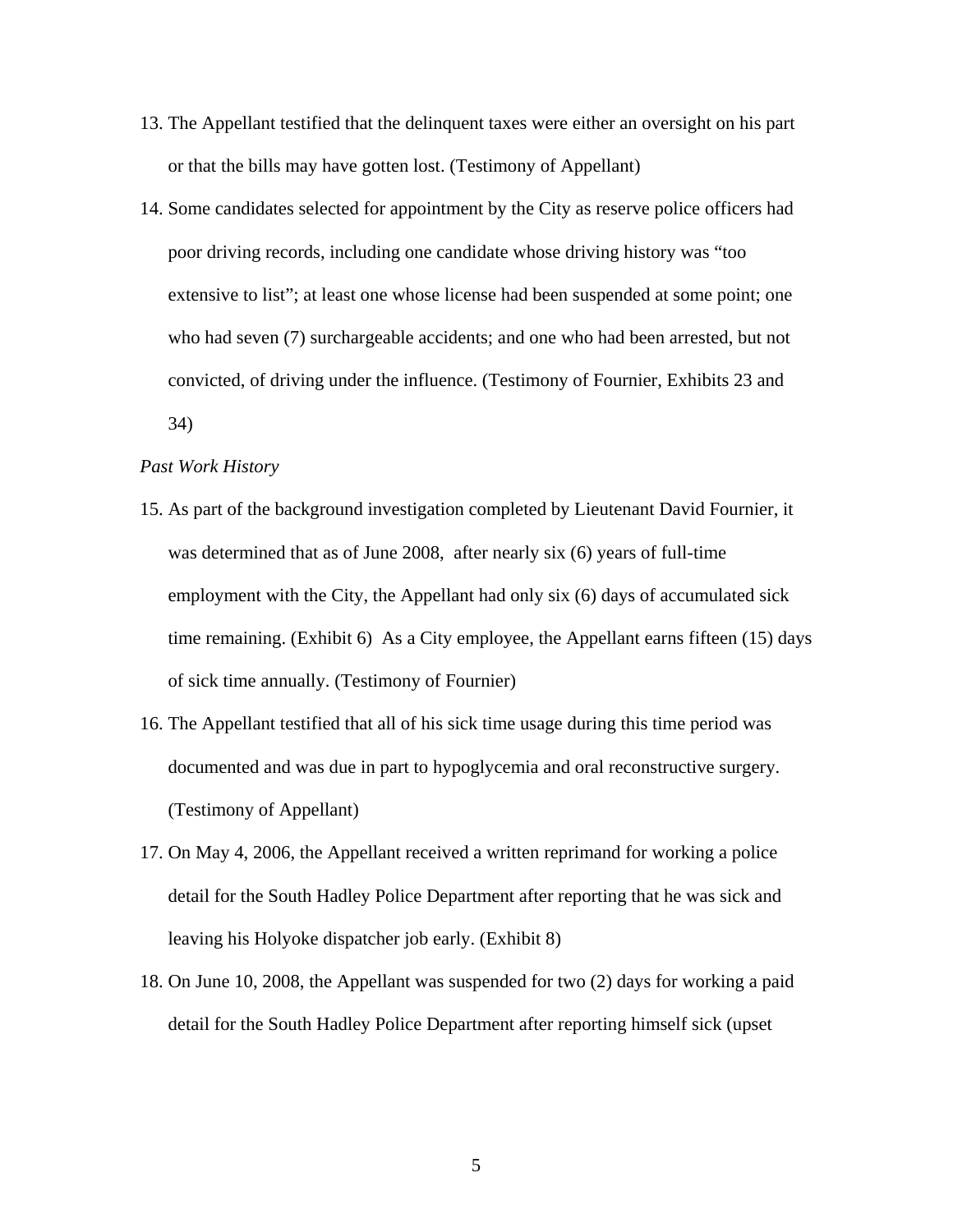stomach) for his tour of duty with the Holyoke Police Department on the same date.

(Exhibit 7)

19. On or shortly after May 12, 2008, Holyoke Police Sergeant Daniel McCavick sent an

email to the Appellant which stated in part:

"On May 12, 2008 (it was noted) you were late 37 minutes for work – resulting in an overtime situation. Dispatcher Burns, this is the second incident of recent (of which I am aware) – where in you were late for duty – resulting in the creation of overtime. As a result – your time on 5/12/08 will reflect the deduction." (Exhibit 38)

20. The Appellant sent an email reply to Sergeant McCavick on May 15, 2008 stating:

"I do not deny the fact that I was late for duty on the date indicated. However, there is a more serious issue which will need to be addressed, and that is the practice of dispatchers being allowed to leave early. This is a practice which occurs on a regular basis, particularly on the Second and Third Watches. When there are two dispatchers coming in on a regular basis at 07:00 the 8:00 dispatcher will leave early, when there are two dispatchers coming in at 23:00 the 16:00-00:00 dispatcher will leaver one (1) hour early, on a regular basis, essentially getting paid for 2 ½ hours a week that were never work (sic). If you are going to deduct money from my pay check for this incident will the same be done to others who are not working the hours? I would also request records for any other dispatchers who have had pay deducted for the same reason as of recent? I do believe this could become a grievance issue, and the records will be used for that purpose." (Exhibit 38)

21. When asked about the above-referenced incident during cross-examination, the

Appellant testified that he believed that McCavick was "targeting" him in an attempt

to "trump up" charges to justify the Appellant's bypass. (Testimony of Appellant)

22. McCavick was called as a rebuttal witness by the City. He adamantly denied that there was any connection between his email to the Appellant and the Appellant's then-pending application to be a reserve police officer. McCavick was involved in this matter solely because he had been put temporarily in charge of the Communications division, which includes the dispatchers, and was determining why a fellow dispatcher had requested overtime. McCavick was a good witness. He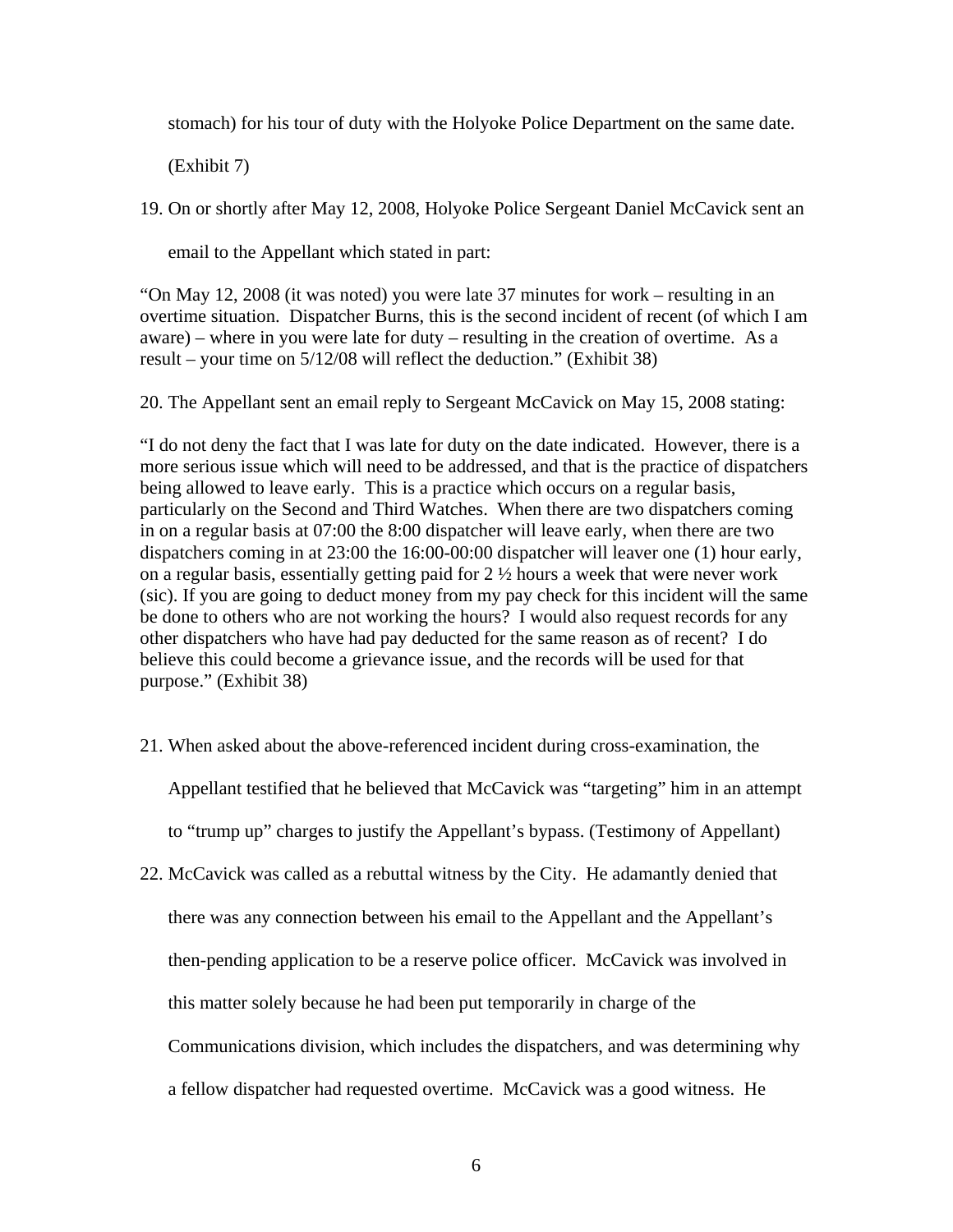appeared genuinely surprised that his email to the Appellant could be construed as anything other than him fulfilling his responsibility as a temporary manager of the dispatchers. I credit his testimony. (Testimony, demeanor of McCavick)

- 23. On June 17, 2008, Captain Frederick Seklecki sent a memorandum to the Appellant expressing his concern about the Appellant reporting for duty late. The memorandum referenced the May 12, 2008 incident (referenced above), being 5 minutes late on June 2, 2008 and then 90 minutes late on June 15, 2008 after the Appellant overslept. In regard to being late on June 15, 2008, the Appellant wrote an email at the time which stated: "Just so you're aware, I over slept on today's date, Sunday 6/15/08, so I was late for my shift. I put in for 1 ½ Hours of Sick Time." (Exhibit 39)
- 24. I do not credit the Appellant's testimony that all of his sick time usage as a dispatcher from 2002 to 2008 was documented. The documentary evidence shows that the Appellant was disciplined for inappropriately using sick time to work paid details in a nearby Town and that he admittedly used sick time when he "overslept". Further, when the issue of his sick time usage was brought to his attention by his managers, the Appellant responded by seeking to divert attention to other matters and coworkers. Even in his testimony before the Commission, the Appellant seemed unable or unwilling to accept responsibility for his poor attendance record and the reasons behind it. (Testimony, demeanor of Appellant)
- 25. Jean Dietrich is the Colonel in charge of personnel administration for the City's volunteer Auxiliary Police Department where the Appellant served as a volunteer. In her written evaluation of the Appellant dated June 28, 2008, she stated: "Scott Burns was a source of undermining and very critical of all our (sic) activities. Since he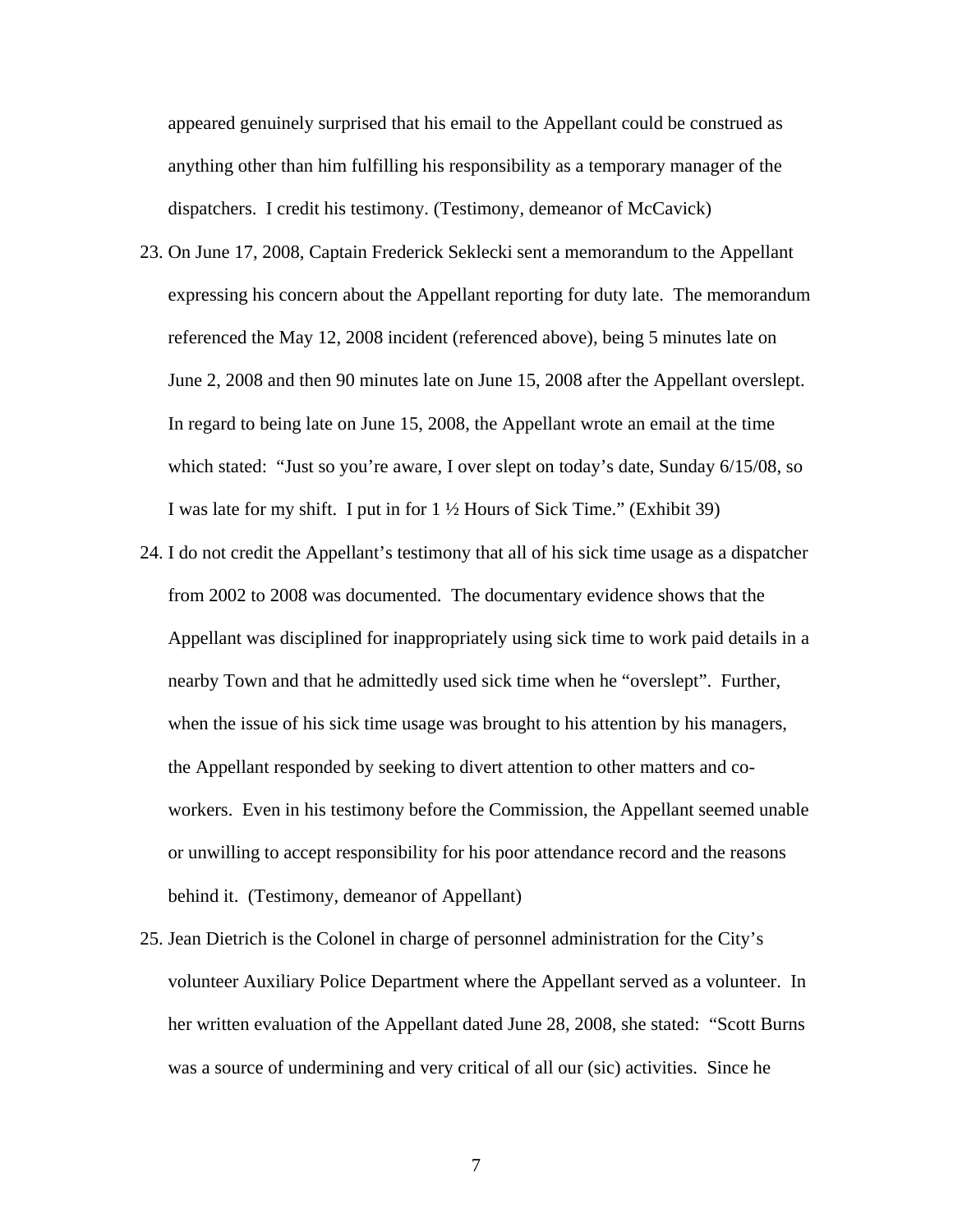secretly worked other Auxiliary units while on our roster knowing it was against the rules, we could not trust his integrity. Scott is a very intelligent person, but tends to undermine the authority of others. He questions why orders are given and tells you how it should be done." (Exhibit 19)

- 26. The Appellant introduced as Exhibit 35 a letter dated December 6, 2004 from Ronald Dietrich (husband of Jean Dietrich), who is the Chief of the City's Auxiliary Police Department. In his 2004 letter to the Amherst Police Department, Dietrich stated in part: "[Scott] is proud of the uniform he wears, displays his shield with honor and serves with professionalism. He is also a dispatcher for the Department. I strongly recommend him for consideration to be selected by your department as a member of the Amherst Police Force. He would be an asset not only to the Amherst Police Department but also to the Amherst community." (Exhibit 35)
- 27. Holyoke Police Captain Frederick Seklecki was asked to provide an evaluation of the Appellant's employment as a dispatcher. Seklecki reported that the Appellant had excellent dispatch capabilities, but that he was unable to accept criticism and tended to become extremely defensive and put himself in attack mode. (Exhibit 6)
- 28. Holyoke Police Chief Anthony Scott testified that he was concerned about the Appellant's ability to accept criticism and make good decisions and that the Appellant can not take criticism "about the smallest things". Chief Scott was particularly concerned about the Auxiliary Police Department evaluation which stated that the Appellant was undermining the Department. He was also concerned about the Appellant's frequent use of sick time. (Testimony of Chief Scott)

*Omissions and/or Misstatements on the Appellant's Employment Application*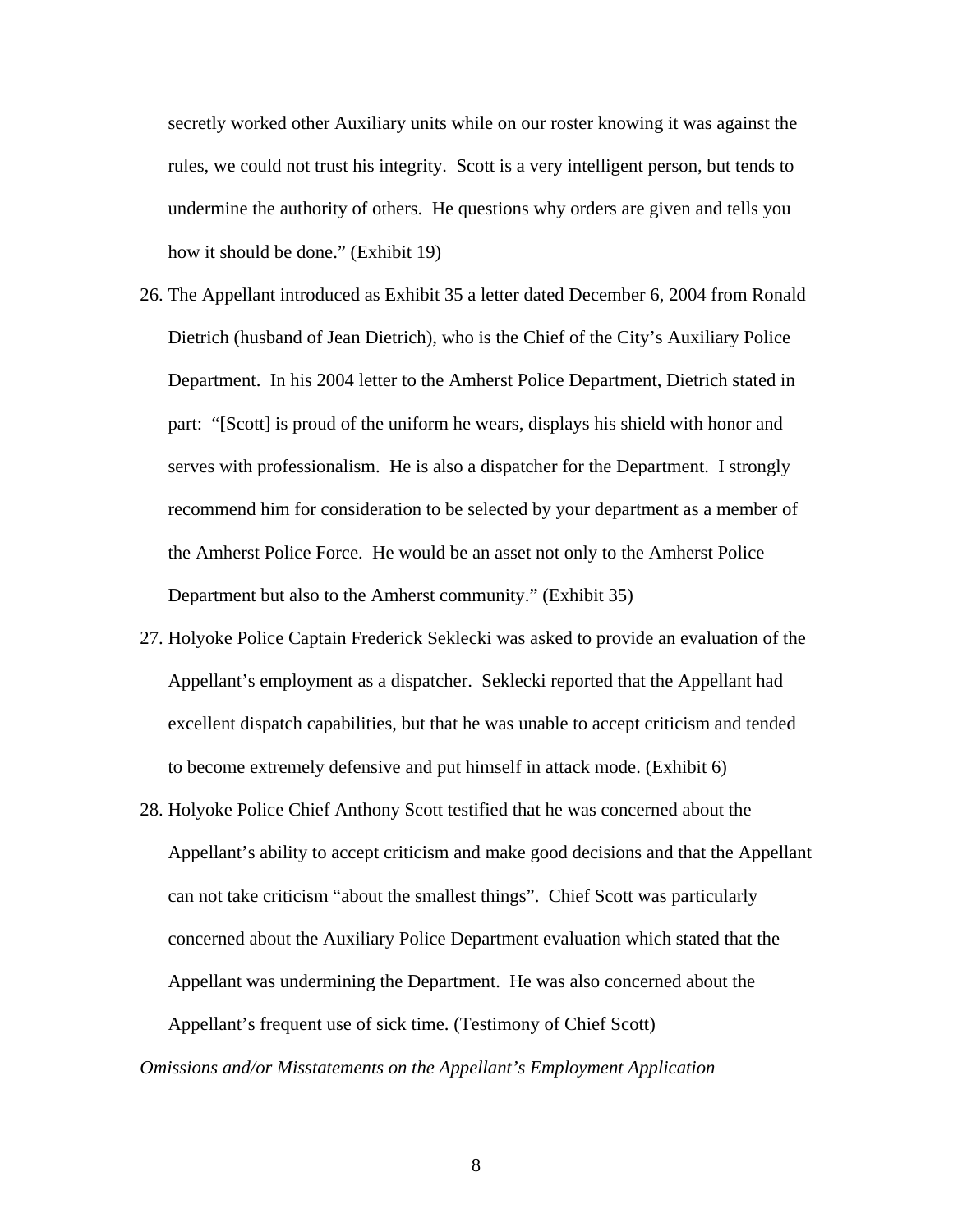- 29. Section 5 of the City's employment application states: "List **ALL** jobs you have had, including part-time, temporary, self-employment and volunteer. (Begin with your most current. If more space is needed continue your response on page 25.)" (Exhibit 5)
- 30. The Appellant did not list the Holyoke Auxiliary Police Department as one of his employers in Section 5 of the employment application. (Exhibit 5) Lt. Fournier sent the previously-referenced request for an evaluation to the Auxiliary Department after learning from another member of the Department that the Appellant volunteered there. (Testimony of Fournier) As previously referenced, the Holyoke Auxiliary Department responded to this request with a negative evaluation in which it was indicated that the Appellant would not be re-hired. (Exhibit 19)
- 31. When submitting his application, the Appellant provided the Department with additional documentation that was not requested, including his resume. The Appellant's resume lists the Auxiliary Department as a former employer. (Testimony of Appellant and Exhibit 28)
- 32. Section 5, Question 40 (b) of the City's employment application asks the applicant if he has ever applied to another law enforcement agency and then asks the applicant to indicate the status of that application with the following options: hired; on list; withdrawn; or disqualified. In this section, the Appellant indicated that he had applied to the Virginia Beach Police Department. In regard to the status of the application, the Appellant checked "withdrawn". (Exhibit 5)
- 33. On July 25, 2008, Lt. Fournier contacted the Virginia Beach Police Department and spoke with that Department's Human Resources Coordinator (Ms. Manning).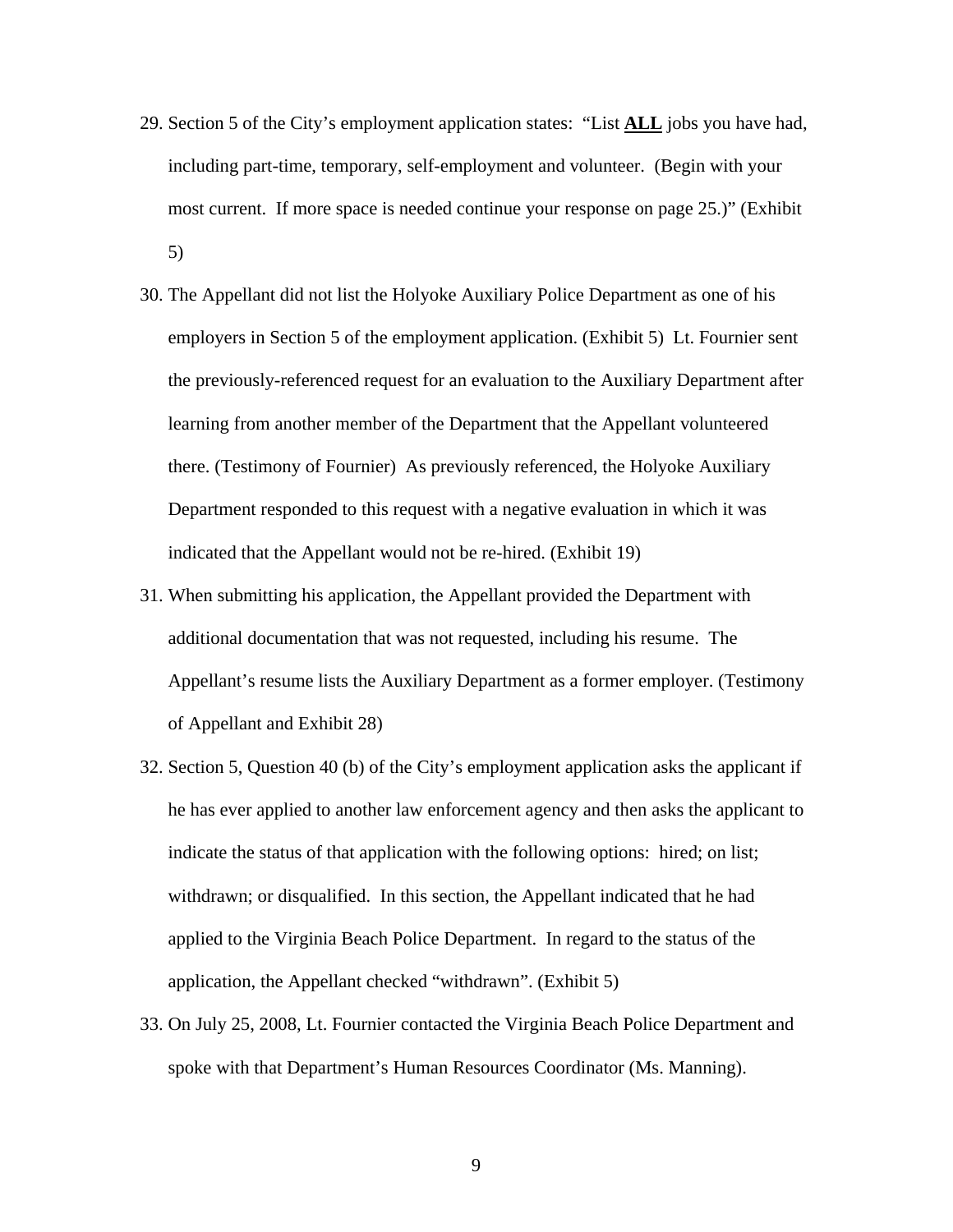Fournier asked Ms. Manning to verify that the Appellant had withdrawn his application. Ms. Manning indicated that the Appellant had been disqualified from the process after taking the behavioral personnel assessment test. The Appellant scored below the acceptable range on this test and was disqualified. (Testimony of Fournier and Exhibit 21)

- 34. The Appellant testified that he did fail the above-referenced test, but since Virginia Beach allows unsuccessful candidates to reapply within three months, he withdrew his application. (Testimony of Appellant) In the Appellant's post-hearing brief, he indicates that he sent a letter to Virginia Beach to notify them that he was withdrawing and references Exhibit 27. Exhibit 27, submitted by the Appellant, includes: a) a copy of the letter from Virginia Beach to the Appellant informing him that he did not receive an acceptable score on the behavioral test; and b) four duplicate copies of a web site page from Virginia Beach which provides information on the test in question. Exhibit 27 does not include a letter from the Appellant to Virginia Beach. (Exhibit 27)
- 35. As referenced above, Question 40 of Section 5 of the application asks the applicant if they ever applied to any other law enforcement agency. The Appellant indicated on the application that he had applied to the Amtrak Railroad Police. When Lt. Fournier reviewed the Appellant's Amtrak application, he learned that the Appellant taken the Massachusetts State Police examination in 2004. Lt. Fournier believed that the Appellant should have listed this in response to Question 40. (Testimony of Fournier and Exhibits 5 and 22)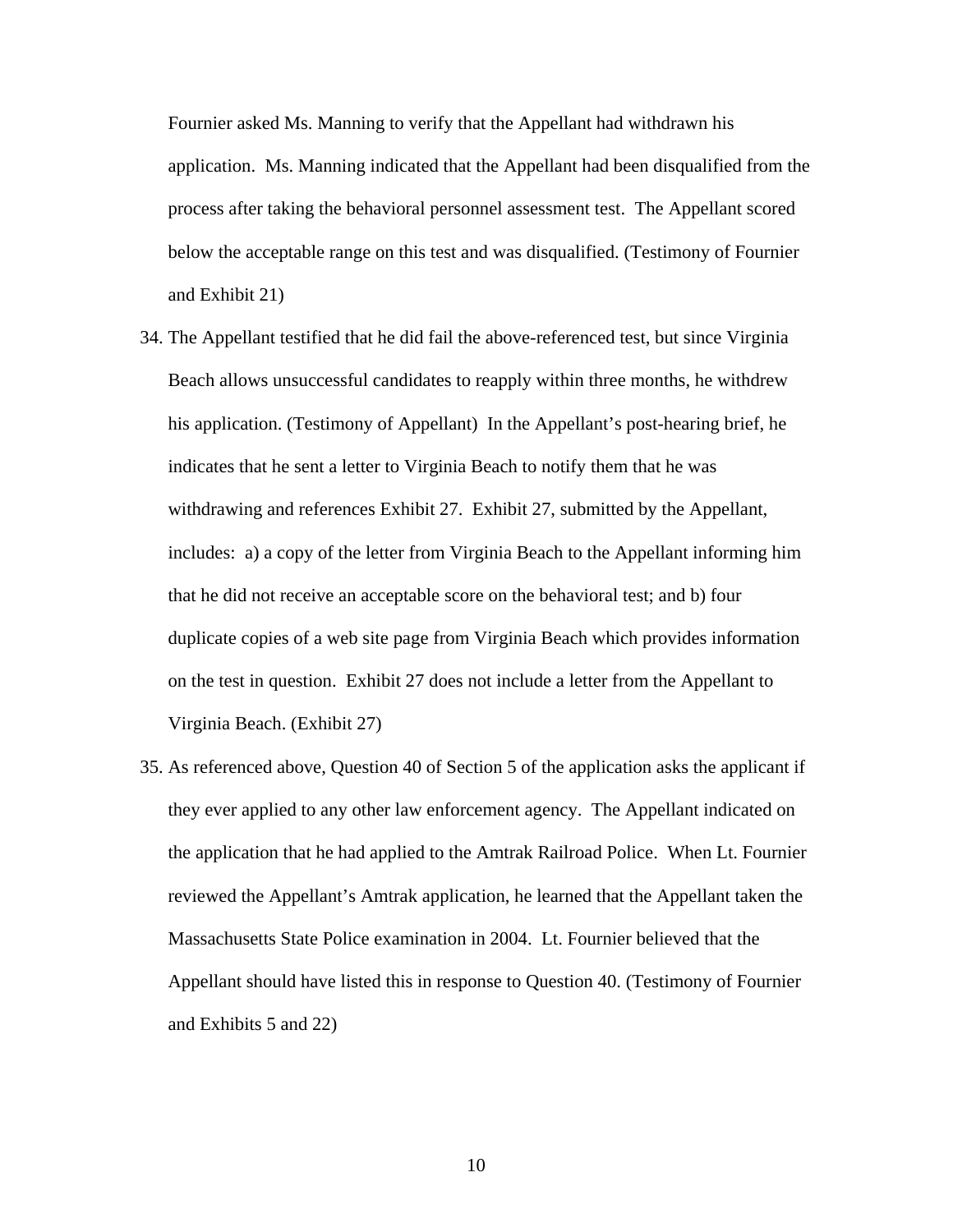- 36. The Appellant testified that he did not consider taking the State Police examination as an application for employment and thus did not list this information when answering Question 40 of Section 5 on the application. (Testimony of Appellant)
- 37. The City's bypass letter to HRD stated that the Appellant failed to accurately describe his credit history. (Exhibit 15)
- 38. Section 7, Question 49 of the Department's employment application asks: "Have you ever filed for or declared bankruptcy (Chapter 7, 11 or 13)? The Appellant answered "no". (Exhibit 5)
- 39. Section 7, Question 50 of the Department's employment application asks: "Have any of your bills ever been turned over to a collection agency?" The Appellant answered "yes" and wrote that "past bills have been turned over to collection, late credit card payments, etc." (Exhibit 5)
- 40. The Appellant testified that he completed the employment application in May 2008, but did not file for personal bankruptcy until October 2008 (which the City apparently discovered at some point prior to submitting bypass reasons to HRD). Thus, according to the Appellant, his response to Question 49 was accurate as of the date he submitted his application. (Testimony of Appellant)
- 41. Chief Scott testified that he was concerned that the Appellant was trying to hide things that weren't favorable to him. (Testimony of Scott)

### *Other Selected Candidates*

42. Redacted versions of the Background Investigation Reports (BIRs) for the thirteen (13) selected candidates were entered into evidence at the hearing. The Commission entered a Stipulated Protective Order between the parties in order to protect the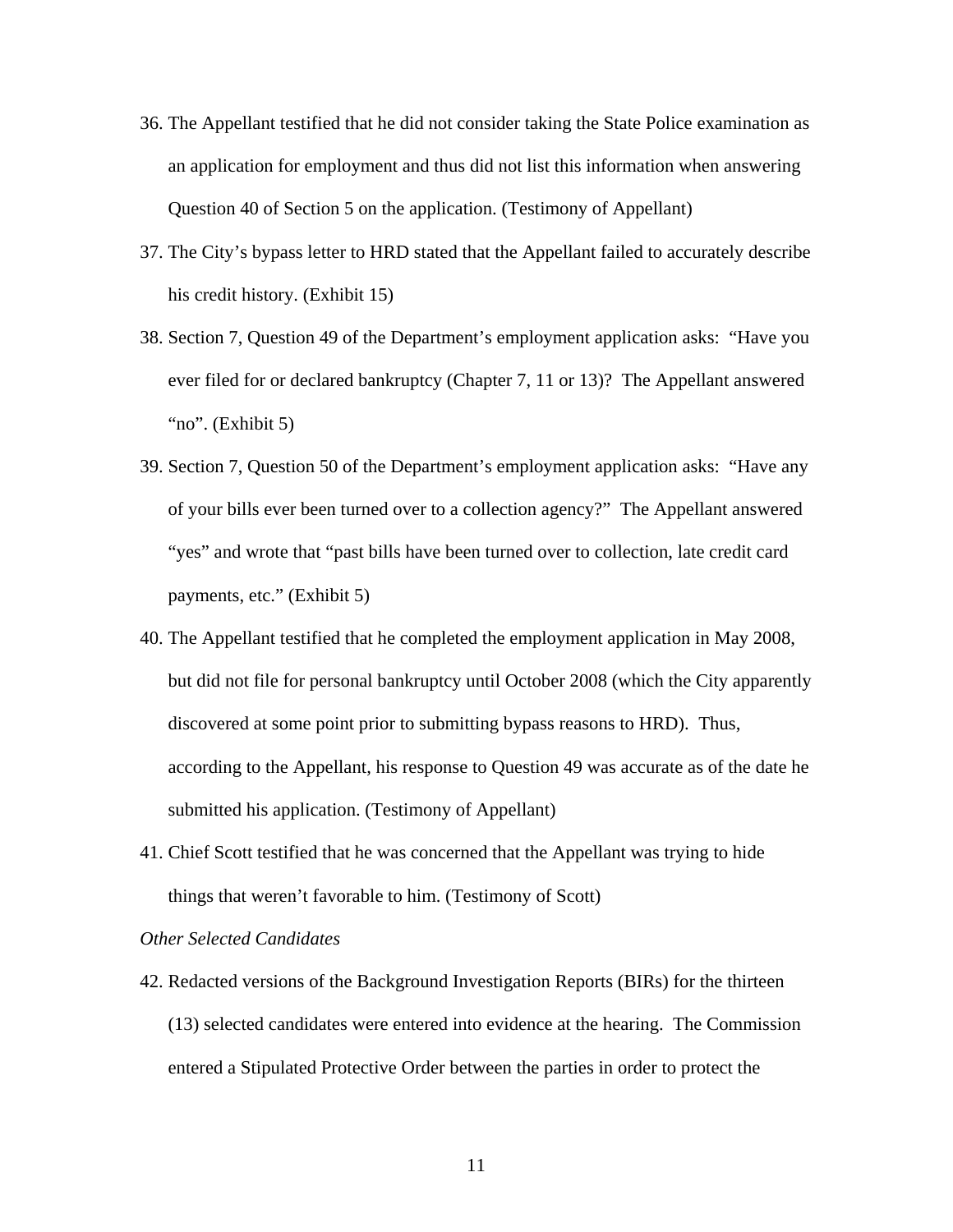identities of those parties subject to this appeal. The BIR reports for the thirteen (13) candidates were assigned a number of 1 to 13, in random order, for identification purposes. (Exhibits 23 and 34)

- 43. Selected candidate "1" had two prior employment evaluations that were negative. Selected candidate "4" had multiple charges regarding operating a vehicle after a license suspension that were all dismissed or not prosecuted and an overall driving history that was "too extensive to list". Selected candidate "6" admitted to past use of marijuana, cocaine and hallucinogens and was rejected for employment by another police department for this reason. Selected candidate "7" had past driving infractions including operating recklessly, speeding and revocation due to an "immediate threat" order. Selected Candidate "7" was also arrested and charged with OUI and Reckless Driving in 2005. Selected Candidate "8" failed to indicate that he had applied for employment with another police department. Selected Candidate "9" admitted to past marijuana use. Selected Candidate "13" had 2 past due accounts listed on his credit report. (Exhibits 23 and 34)
- 44. One (1) of the selected candidates is related to an elected official in Holyoke. One (1) of the selected candidates has a romantic relationship with a Holyoke police officer. Three (3) of the selected candidates have family members who work for the City. The selected candidates with an OUI charge or the candidate who admitted to past use of cocaine do not fall into any of these categories. (Testimony of Fournier)
- 45. The City's Mayor serves as the Appointing Authority. Chief Scott met with the Mayor to review the candidates' background checks to determine who should move forward in the review process. Chief Scott stated that many of the motor vehicle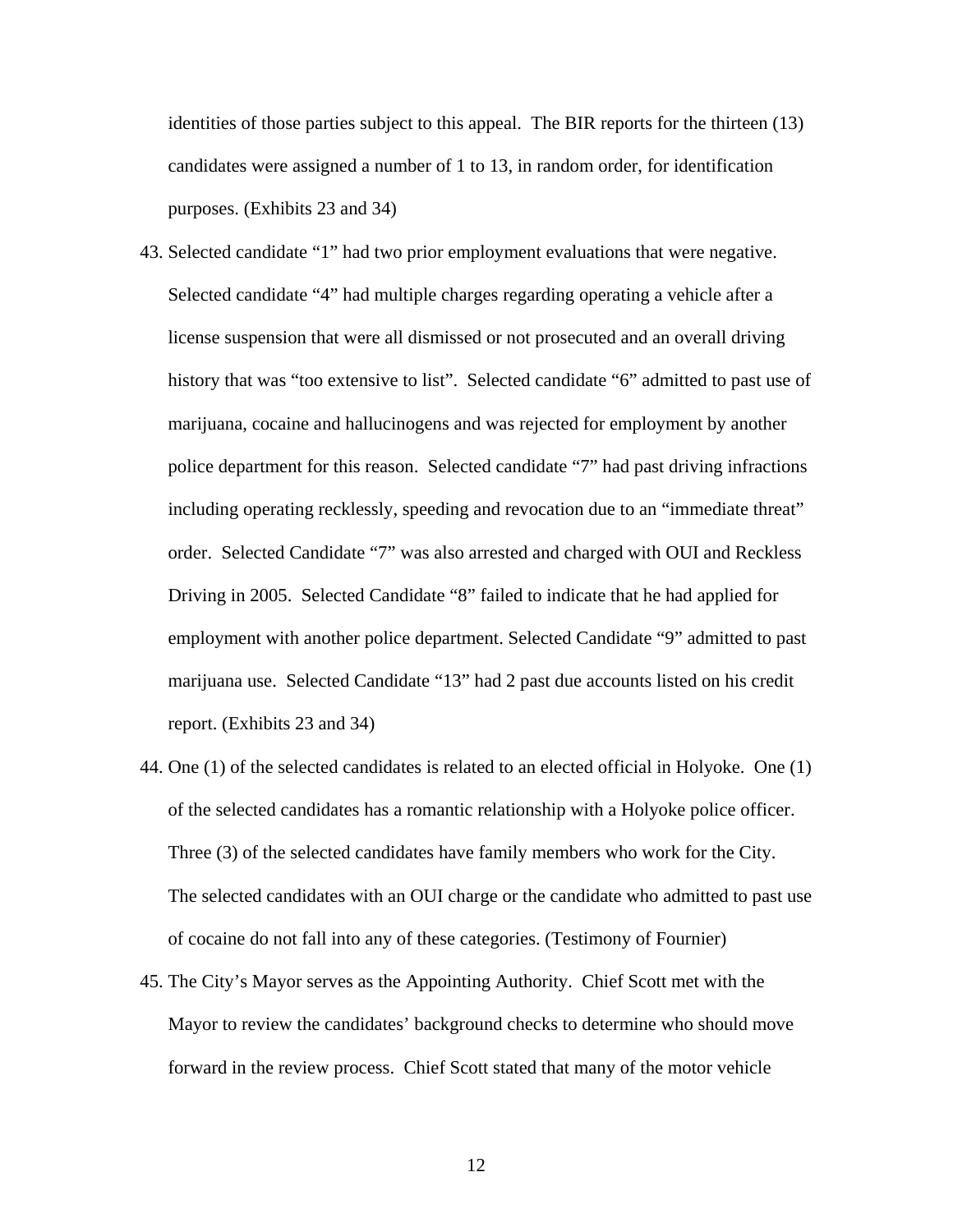infractions of the selected candidates occurred several years ago. For all of the selected candidates, with the exception of one, the Chief concurred with the Mayor's appointment decisions based on the "totality" of the candidate's application and background investigation. Chief Scott opposed the selection of the candidate who acknowledged prior use of cocaine. (Testimony of Chief Scott)

46. Chief Scott testified that, "in totality", after considering many of the issues previously referenced, he had serious concerns about the Appellant's application and background investigation and that he did not recommend the Appellant to the Mayor for appointment as a reserve police officer. (Testimony of Chief Scott)

### *Bias Allegations*

- 47. The Appellant testified that he was an active local union president for the dispatchers. In that capacity, he was part of contentious bargaining negotiations and joined others in picketing City Hall and wearing purple t-shirts in a sign of solidarity. (Testimony of Appellant)
- 48. Chief Scott testified that he was aware of the grievances filed by the Appellant but was unaware that the Appellant was part of any picketing. Further, Chief Scott testified that he does not participate in contract negotiations as Chief of Police. Rather, negotiations are handled by City Hall.

#### **CONCLUSION**

 The role of the Civil Service Commission is to determine "whether the Appointing Authority has sustained its burden of proving that there was reasonable justification for the action taken by the appointing authority." Cambridge v. Civil Service Comm'n, 43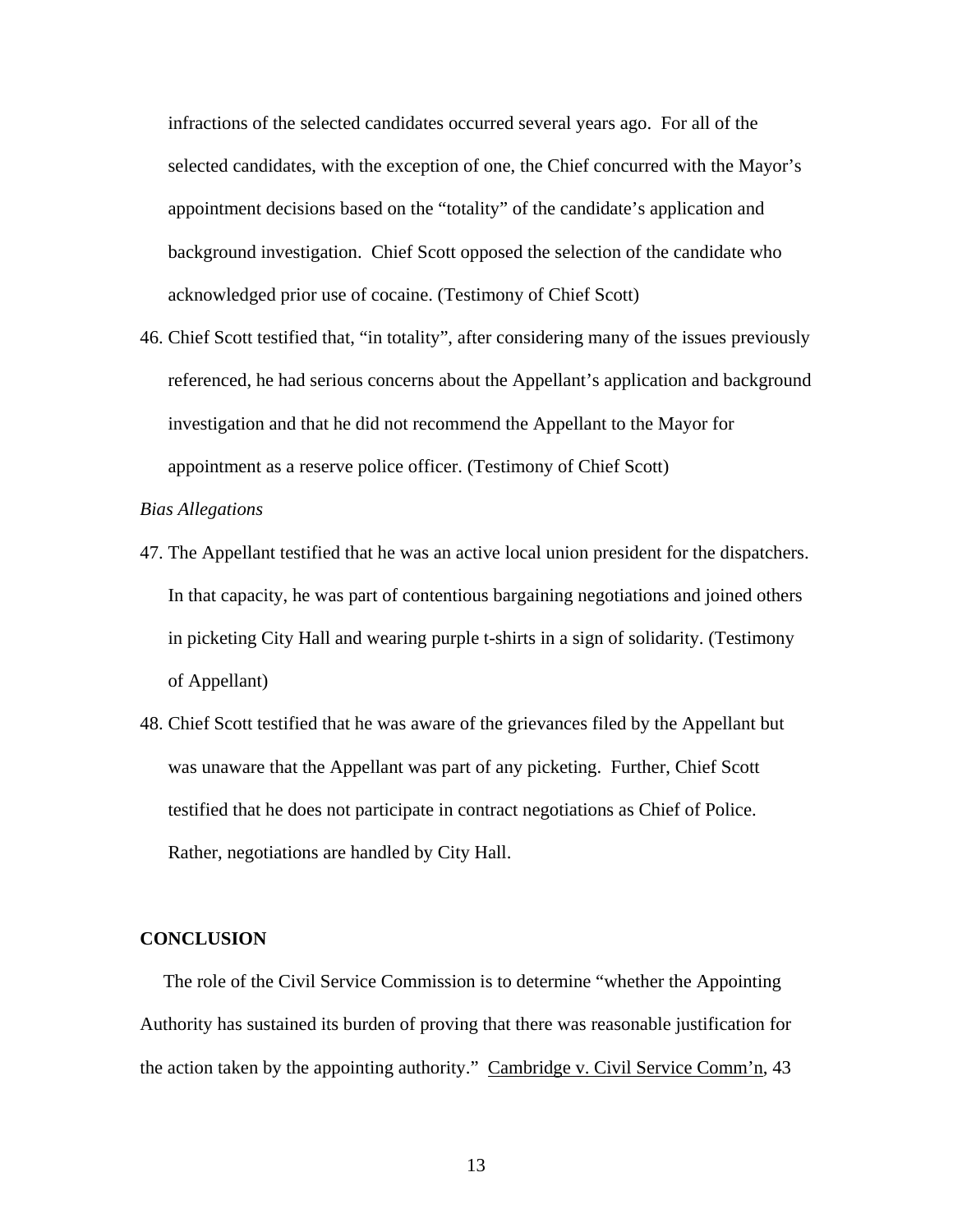Mass. App. Ct. 300, 304 (1997). Reasonable justification means the Appointing Authority's actions were based on adequate reasons supported by credible evidence, when weighed by an unprejudiced mind, guided by common sense and by correct rules of law. Selectmen of Wakefield v. Judge of First Dist. Ct. of E. Middlesex, 262 Mass. 477, 482 (1928). Commissioners of Civil Service v. Municipal Ct. of the City of Boston, 359 Mass. 214 (1971). G.L. c. 31, § 2(b) requires that bypass cases be determined by a preponderance of the evidence. A "preponderance of the evidence test requires the Commission to determine whether, on a basis of the evidence before it, the Appointing Authority has established that the reasons assigned for the bypass of an Appellant were more probably than not sound and sufficient." Mayor of Revere v. Civil Service Comm'n, 31 Mass. App. Ct. 315 (1991). G.L. c. 31, § 43.

 Appointing Authorities are rightfully granted wide discretion when choosing individuals from a certified list of eligible candidates on a civil service list. The issue for the Commission is "not whether it would have acted as the appointing authority had acted, but whether, on the facts found by the commission, there was reasonable justification for the action taken by the appointing authority in the circumstances found by the commission to have existed when the Appointing Authority made its decision." Watertown v. Arria, 16 Mass. App. Ct. 331, 332 (1983). See Commissioners of Civil Service v. Municipal Ct. of Boston, 369 Mass. 84, 86 (1975) and Leominster v. Stratton, 58 Mass. App. Ct. 726, 727-728 (2003). However, personnel decisions that are marked by political influences or objectives unrelated to merit standards or neutrally applied public policy represent appropriate occasions for the Civil Service Commission to act. Cambridge, 43 Mass. App. Ct. at 304.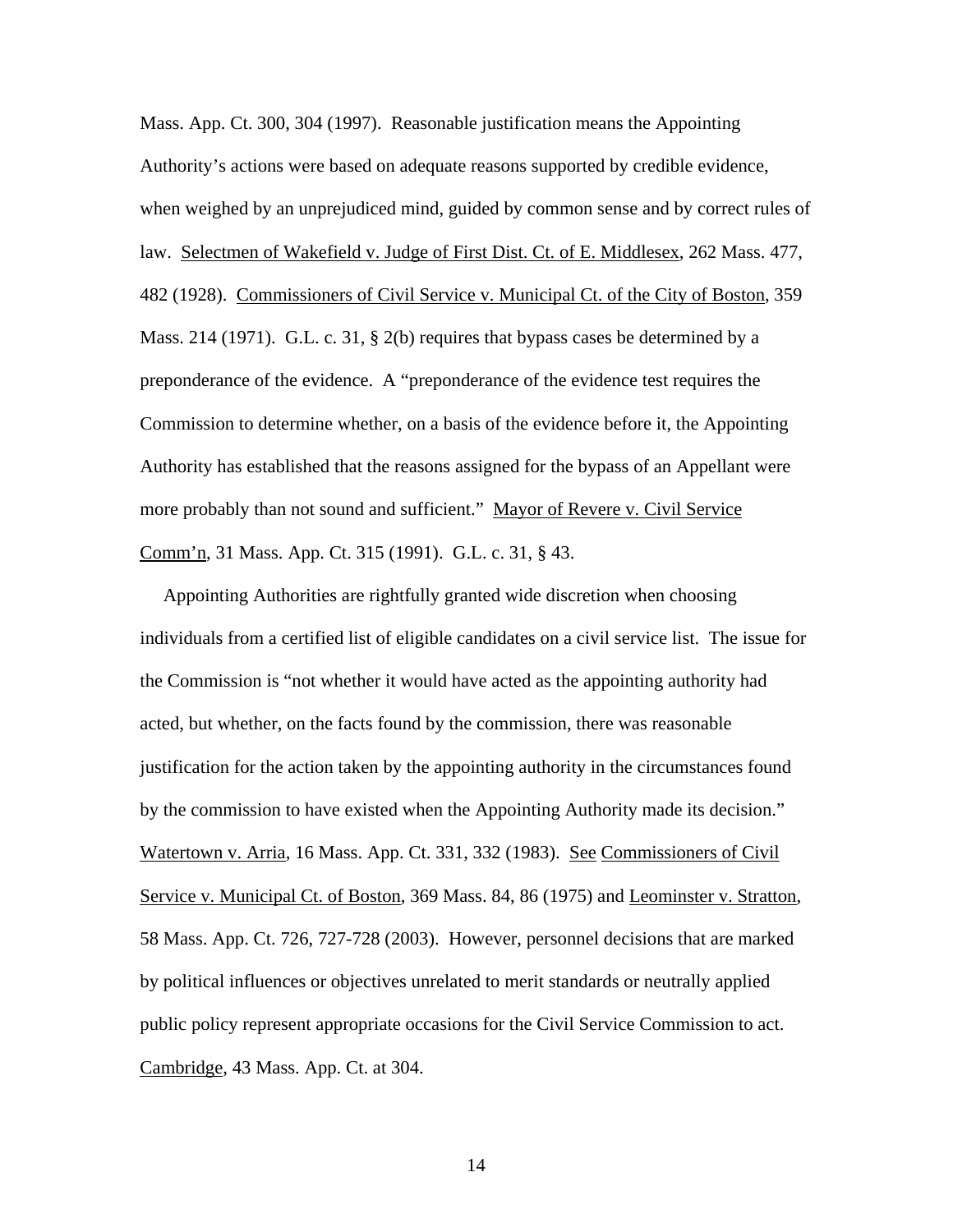The City, by a preponderance of the credible evidence, has shown that it had reasonable justification to bypass the Appellant for original appointment as a reserve police officer.

 The City substantiated that the Appellant's employment history was a valid reason for bypassing him for appointment. He was disciplined on two separate occasions for using sick time as a dispatcher in order to perform paid detail duties in a nearby Town. He was also warned on more than one occasion about his tardiness. Further, he received a highly negative evaluation from the Colonel of the Holyoke Auxiliary Police Department, including that she had no trust in the Appellant's integrity. Although the Chief of the Auxiliary Department provided the Appellant with a letter of recommendation several years prior to this evaluation, this does not negate the more recent and more detailed evaluation prepared by the Colonel.

 The City has also substantiated that the Appellant's omissions or misstatements on his employment application were a valid reasons for bypassing him for appointment. The City cited four omissions or misstatements upon which they reached their conclusion. I reach the same conclusion regarding two of those allegations. The Appellant provided accurate information regarding his credit history (at the time) and he did not need to indicate that he applied to the State Police when all he did was take the State Police entrance examination. He did, however, omit on his application his employment application that he was employed by the City's Auxiliary Police Department. It is not sufficient that the Appellant attached a resume indicating this employment. Background investigators should not be required to sift through unsolicited information in order to conduct a thorough review of all applicants. They rely on applicants to complete the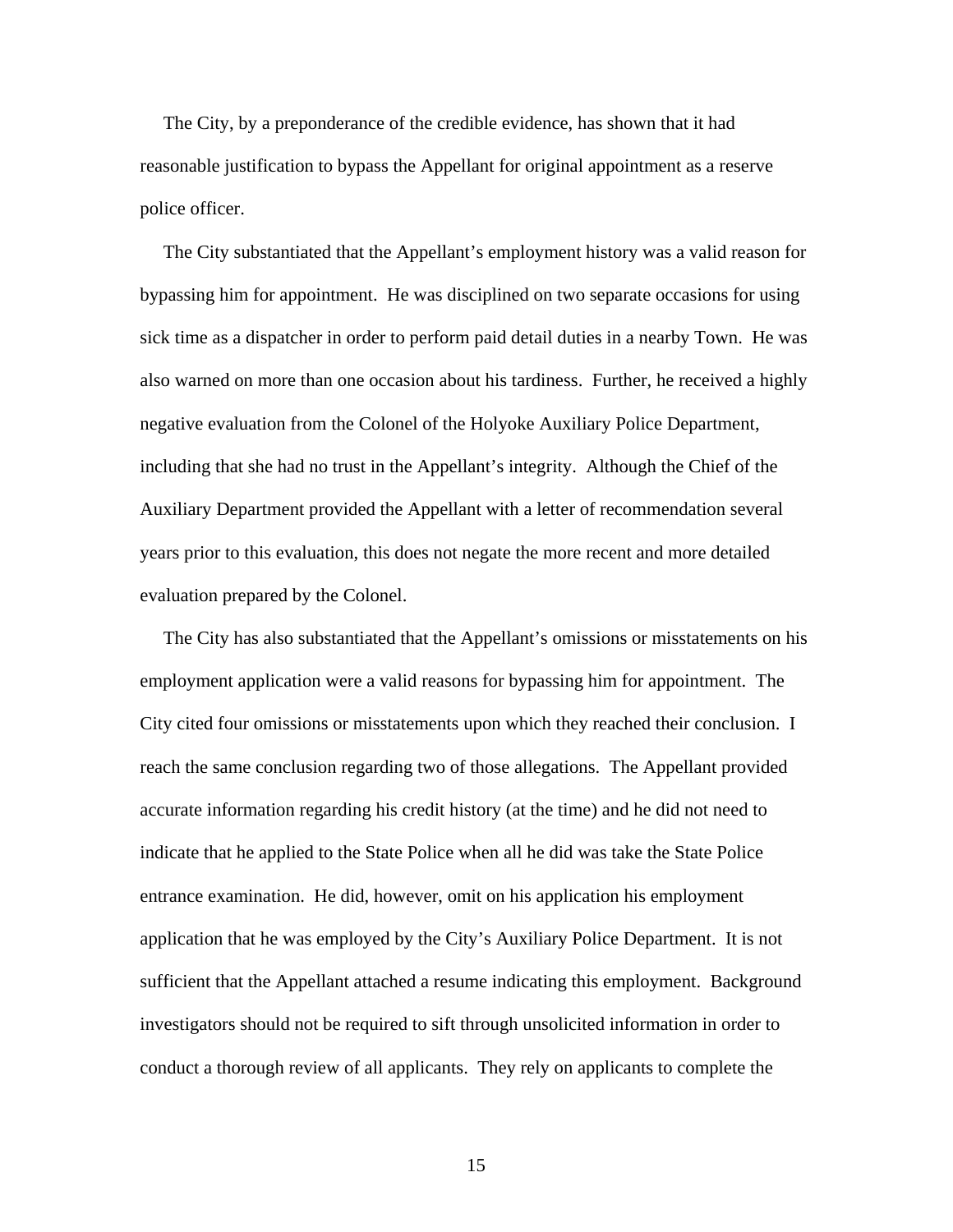application thoroughly and provide all of the information in the format and location proscribed in the application. The Appellant failed to do that. Further, the Appellant misled the City when he told them he "withdrew" his application from the Virginia Beach Police Department. He failed a behavioral test and was disqualified. The fact that the Appellant may be able to apply at a later date does not alter the fact that he was disqualified. Further, the Appellant, who appears to be a meticulous record-keeper and note-taker, failed to provide a copy of the letter he purports to have sent to Virginia Beach "withdrawing" his application.

 An Appointing Authority is well within its rights to take disciplinary action when a police officer has "a demonstrated willingness to fudge the truth…" because "[p]olice work frequently calls upon officers to speak the truth when doing so might put into question a search or might embarrass a fellow officer." See Falmouth v. Civil Service Comm'n, 61 Mass. App. Ct. 796, 801 (2004); citing Cambridge, supra at 303. Thus, it follows that a Police Department is justified in bypassing a candidate for appointment who fudges the truth on his application.

 In regard to the Appellant's failure to pay excise taxes, the parties' quibbled over whether the Appellant's license was "non-renewable" given the fact that he could cure this problem by making the payments due. Here, what I found most troubling was the fact that the Appellant actually failed to pay two years of excise taxes to the City for which he is a full-time employee. The Appellant's testimony that he either lost or forgot about these bills only compounds his poor judgment regarding this delinquency.

 I carefully reviewed the Appellant's allegations of bias and the fact that other candidates with blemishes on their background investigation were appointed as reserve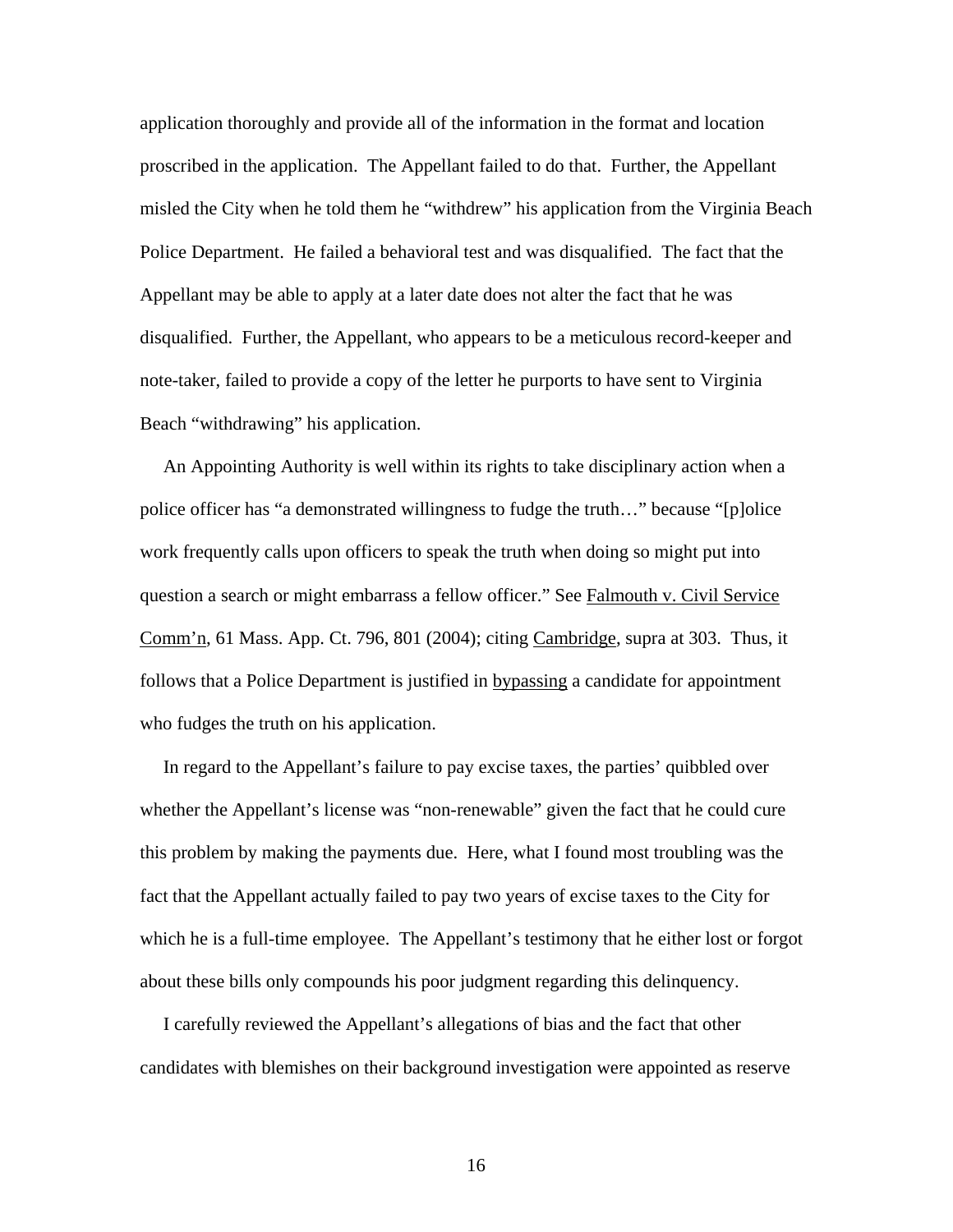police officers. Although I was troubled by at least one of the appointment decisions made by the City, this does not alter the fact that the City has substantiated valid reasons for not selecting the Appellant. Moreover, I credit the testimony of Chief Scott that, after considering the "totality" of each candidate's background, they decided to bypass the Appellant in favor of other candidates. I may have reached a somewhat different conclusion had some of the candidates with blemishes on their background checks had personal or family ties to City or police officials. Finally, the Appellant has failed to show that his role as a local union president played a role in the City's decision to bypass him.

 There was reasonable justification for the City's decision and there is no evidence of bias or improper motive. Thus, the City's decision to bypass the Appellant is "not subject to correction by the Commission." Cambridge, 43 Mass. App. Ct. at 305. For this reason, the Appellant's appeal under Docket No. G1-08-251 is hereby *dismissed*. Civil Service Commission

Christopher C. Bowman Chairman

\_\_\_\_\_\_\_\_\_\_\_\_\_\_\_\_\_\_\_\_\_\_\_\_\_

\_\_\_\_\_\_\_\_\_\_\_\_\_\_\_\_\_\_\_\_\_\_\_\_\_

By a 3-2 vote of the Civil Service Commission (Bowman, Chairman - Yes, Henderson, Commissioner – No; Marquis, Commissioner – Yes; Stein, Commissioner – Yes; and Taylor, Commissioner - No) on April 8, 2010.

A true record. Attest:

Commissioner

Either party may file a motion for reconsideration within ten days of the receipt of this decision. Under the pertinent provisions of the Code of Mass. Regulations, 801 CMR 1.01(7)(l), the motion must identify a clerical or mechanical error in the decision or a significant factor the Agency or the Presiding Officer may